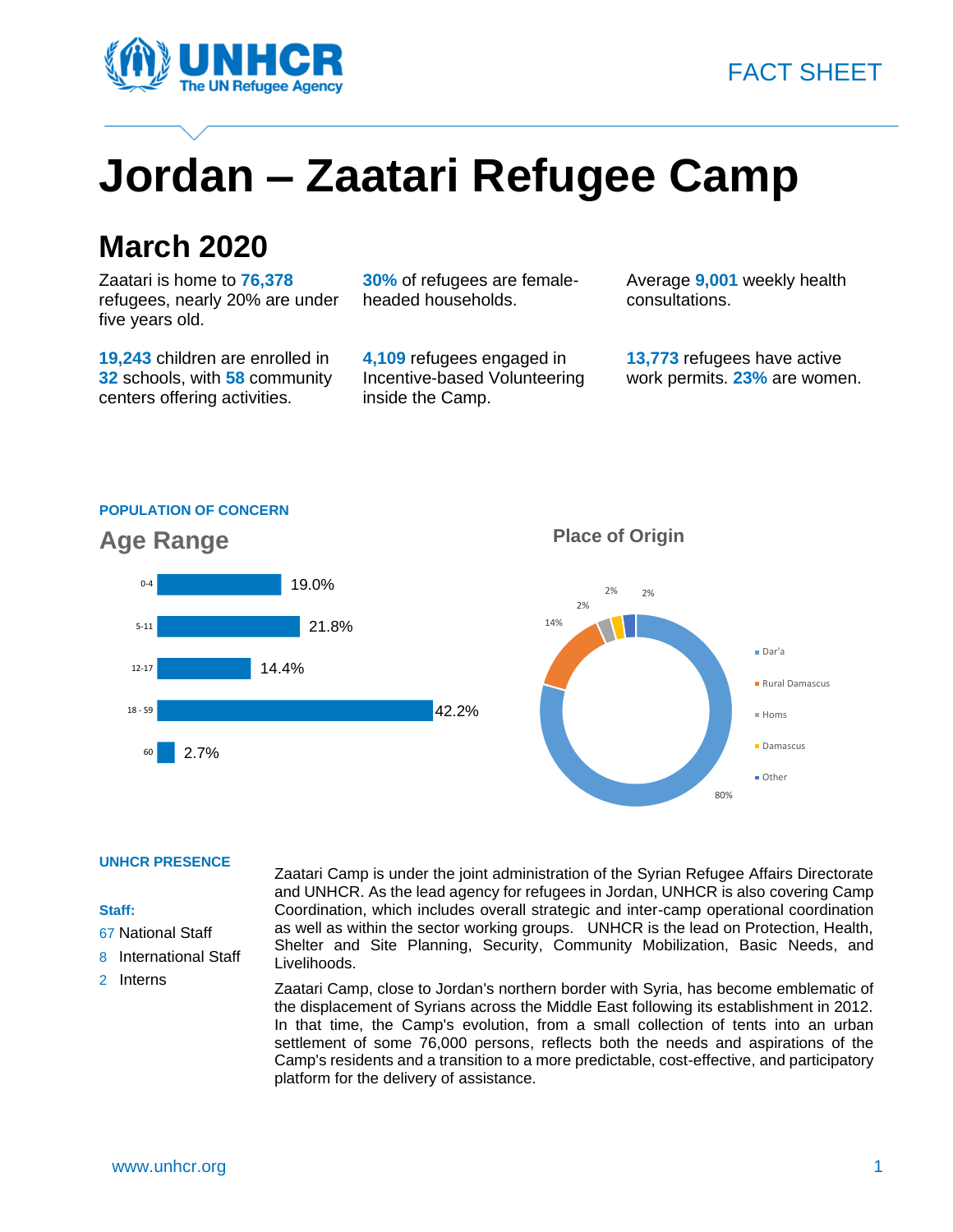

## Working with Partners

**Governmental partners**: The Syrian Refugee Affairs Directorate (SRAD), the Ministry of Public Works and Housing (MPWH), the Ministry of Health (MoH) and the Ministry of Education (MoE), Japan International Cooperation Agency (JICA).

#### **Humanitarian partners**

**UN organizations:** United Nations Children's Fund (UNICEF), UNOPS, UNWOMEN, World Food Programme (WFP), The UN Food and Agricultural Organization (FAO), United Nations Population Fund (UNFPA), International Labour Organization (ILO), International Organization for Migration (IOM).

**International non-governmental organizations:** Kokyyo Naki Kodomotachi (Children without Borders KNK), Relief International, War Child and World Vision (WV), King Salman Humanitarian Aid & Relief Centre, Korea Refugee Project (KRP), REACH, Save the Children, Syrian American Medical Society Foundation (SAMS), Lutheran World Federation (LWF), Mercy Corps, International Rescue Committee (IRC), Blumont, Norwegian Refugee Council (NRC), OXFAM, Questscope, International Committee of the Red Crescent (ICRC), International Medical Corps (IMC), Agency for Technical Cooperation and Development (ACTED), Arab Renaissance for Democracy and Development-Legal Aid, Fin Church Aid (FCA), Humanity and Inclusion (HI), Holy Land.

**National non-governmental organizations**: Noor Al Hussein Foundation (NHF), and Jordan Humanitarian Aid Society (JHAS).

# Main Activities

#### **COVID-19 Preparedness and Response measures:**

- Risk communication and community engagement including awareness and hygiene promotion messages are being delivered to the refugee community daily through the Community Mobilization Working Group.
- Front line workers, and healthcare staff from several partners and organizations were trained on infection prevention and control. Business continuity plan for health partners ensures support for the continuation of critical functions during COVID-19 response, such as primary health care.
- Enhancement of community based response through training of community health workers was carried out.
- Contigency plan of the camp is finalized, in particular the Health sector has finalized preparedness for case management of mild cases of COVID-19 at primary healthcare level, which includes medication and medical consumables in cooperation with the Ministry of Health.
- Surveillance and monitorization systems of Upper Respiratory Tract Infection (URTI) and Influenzas Like Illnesses (ILI) alerts are in place.
- Case definition and referral pathway of suspected cases are shared continuously with health partners. In response to the situation, all health facilities have applied infection control measures and installed separated triage area as a transit for suspected cases to be transferred to Mafraq hospital.
- **Thermal screening is applied on the camp's gate through health partner with support from SRAD, and SOPs** were developed and shared with all involved parties.
- UNHCR is operating with a reduced staff in Zaatari but all urgent protection needs continue to be addressed. **Essential services including hospitals, clinics and supermarkets remain open**.

#### **Protection**

- Humanitarian partners in Zaatari support the Government of Jordan's efforts to provide protection services to the Camp's residents. This includes safeguarding the right to seek asylum, safety, and equal access to services and durable solutions; strengthening targeted services and assistance for persons with specific needs; protecting children from all forms of harm, exploitation, violence, and abuse to ensure their well-being and resilience through giving them space and opportunities to develop themselves; reducing the risk of SGBV and ensuring survivors lead a life in dignity; increasing community resilience through engagement and ownership.
- Quarterly monitoring to evaluate the protection environment in Zaatari was conducted with focus on access to services, access to information, accountability, child protection, SGBV, documentation, and physical security.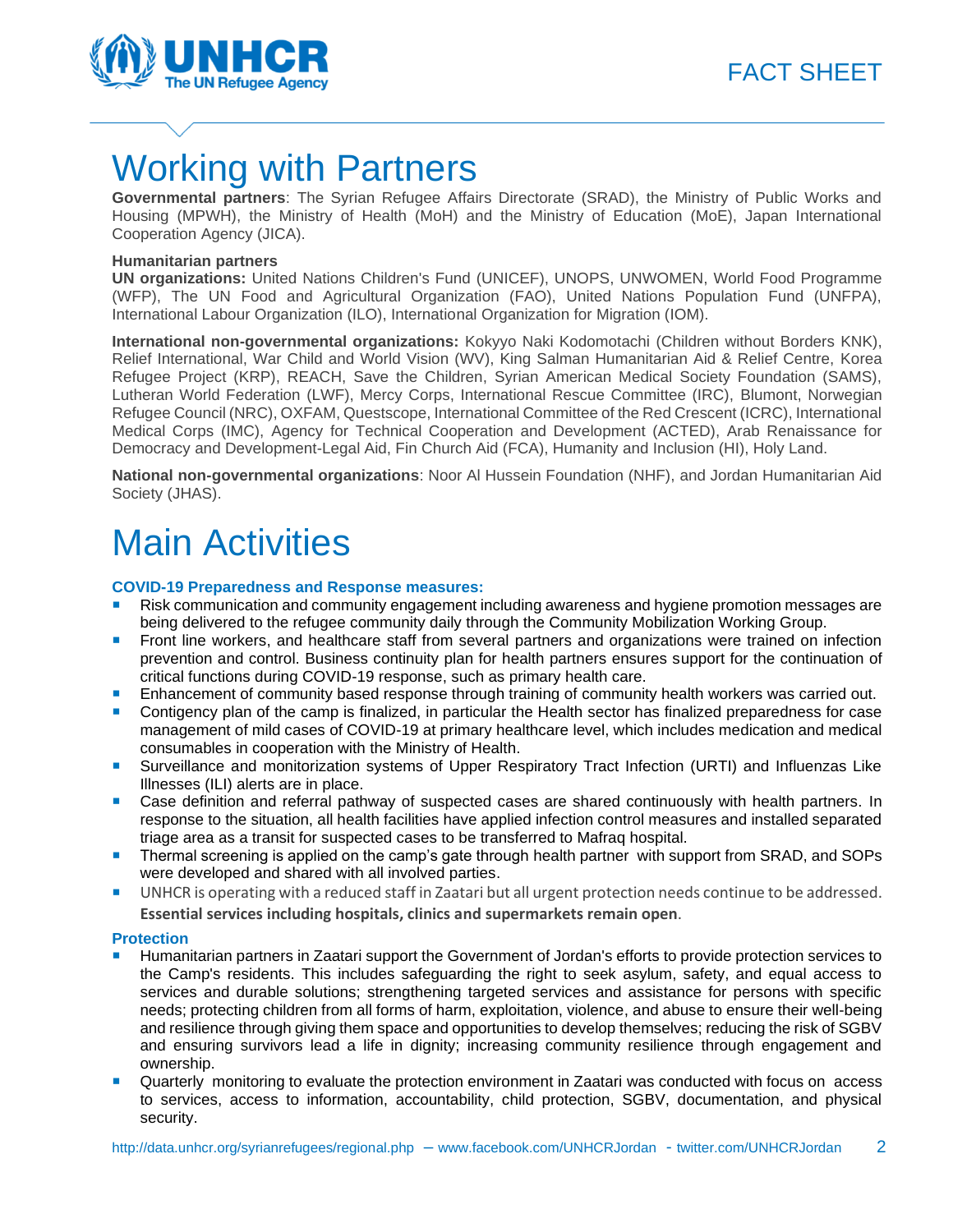



- **In line with the community-based approach, UNHCR established a network of community protection** volunteers to strengthen prevention and response mechanisms, as well as to identify the concerns at the community level. The network consists of 90 members (39 females, 51 males). Besides, UNHCR operates a 24/7 emergency hotline for urgent protection cases.
- A new electronic queuing system at the Registration and Protection Services Area is implemented as of this month to enhance social distancing while queuing and referrals from the helpdesk to different units.

#### **Community-Based Protection**

- UNHCR's range of community-based interventions is orientated around the social aspects of the Agency's protection work, promoting self-reliance and resilience as well as responding to vulnerabilities within the Camp's population.
- **Community centers are safe spaces and disability-friendly where women, men, boys, and girls of diverse** backgrounds can meet for social events, recreation, education and livelihood programs, information exchange, and other purposes. They are established with the main objective of empowering refugees and providing them with a forum to promote their participation in decisions that affect their lives. Several activities and services are conducted within the community centers, including Accelerated Learning Programmes, library, online courses, daycare/kindergarten, recreation, sports activities, children's games, Skills Development, Language, computer, vocational training, feedback and complaints opportunities.
- Networks of Community Gatherings form the basis of the humanitarian communities' two-way communication with the refugee population to ensure their full involvement in decision-making processes, define needs and priorities, strengthening of partnership and mobilization. Each community gathering structure serves as the official channel for dialogue on pressing need priority issues.
- ADTF's(Age and Disability Task Force) vision in 2020 includes non-discrimination, participation, and leadership of Persons of Concern, inclusive response and services involving training for the community and Incentive-Based Volunteers, and cooperation and coordination between ADTF members and other sectors. In response to COVID-19, a specific focus has been put in place for persons with disabilities and the elderly, to enhance a stronger community planning.
- New partnerships for the Innovation lab were finalized with the Crown Prince Foundation and Shamali Start, while the partnership with the Alchemist Lab is renewed.

#### **Basic Needs**

- UNHCR provides assistance to meet the basic needs of the refugee population in the Camp through regular distributions and targeted assistance in line with identified needs. Although most of the assistance is delivered in the form of cash, UNHCR provides core relief items (CRIs), such as blankets, cooking utensils, plastic sheets, ground mats, mattresses, jerry cans, and buckets, based on individual assessments and to new arrivals to Zaatari Camp. The transition from in-kind towards cash assistance is the current objective, as it is the most dignified and empowering way of delivering assistance and fostering local markets.
- Cash for cooking gas is provided to the entire camp population regularly throughout the year, and cash for heating gas is provided during winter. The amount of cash depends on family size.
- Since January 2019, a new modality for baby diapers has been implemented. Families with children under two years receive 20.25 Jordanian Dinar per child to cover the needs for three months. As of October 2019, the sanitary napkins distribution has changed from in-kind to direct cash assistance. Females between 12 and 50 years old receive 3.5 Jordanian Dinar to cover the need for sanitary napkins for three months.

#### **Education**

 Currently, 19,243 children (49 percent girls, 51 percent of boys) are enrolled in formal schools from an eligible population (6-18 yrs) of 25,402. To further enhance the quality of basic education and to address barriers to enrolment and retention, partners have put in place programs such school expansion, class formation planning, the development of physical infrastructure, together with investment in teaching and supervision practices. To complement formal education, UNICEF runs non-formal education programs, where over 523 students are enrolled. While over 17,427 children benefit from learning support services at the Makani centers and 6,941 youth have access to skills training opportunities in the Camp, the establishment of quality, relevant, flexible, and diverse pathways to certified post-basic and tertiary level learning opportunities is a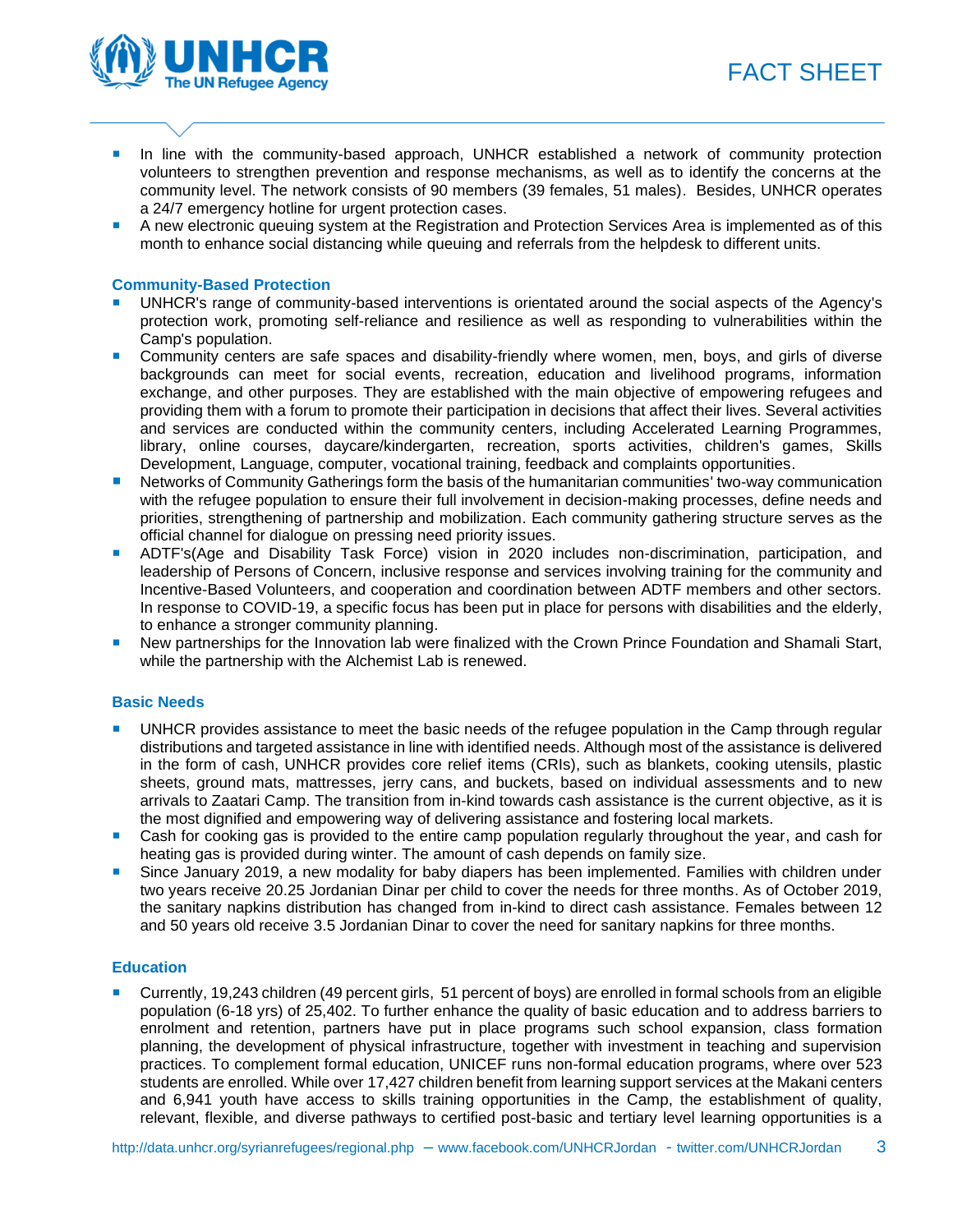### FACT SHEET



priority. UNICEF is also implementing the Early Childhood program, which has been integrated with the Makani benefitting over 1,859 children. To further enhance education, the first inclusive playground was recently opened in Zaatari. Currently, 770 students with disabilities are being supported through ten resource rooms, shadow teachers, individual academic support, visual and hearing aids.

- Due to the impact of COVID-19, all schools are closed, and classes are now held through distance learning and online. Tertiary education students take their classes online, whereas primary and secondary have their classes broadcasted on the television.
- Working with national and international institutions, UNHCR has established an Innovation Lab in the Zaatari camp. The first Zaatari Camp Robotics Championship was held as part of the Innovation Lab education project in collaboration with Jubilee Center for Excellence in Education.. The training program started last October, with 14 university students trained to become robotics coaches, while 35 kids have been trained to compete in the camp .
- A series of courses in the Learning Hub, which include Marketing and Packaging (HBBs), robotics EV3, coding, robotics Arduino and 3D printing, were launched for both adolescents and adults for skill-building and youth empowerment.
- A total of 106 refugees from the Camp have earned the DAFI scholarships to support their tertiary education. Out of them, 11 students have graduated, while 95 students are still studying in Jordanian Universities.

#### **Health**

- To sustain quality primary health services, building the capacity of national partners to assume greater responsibility for service provision is a priority while enhancing the health status of refugees through selfcare. In support of secondary and tertiary health care interventions, including off-camp referrals, priorities include the integration of Health Information System (HIS) reporting; the mainstreaming of standard operation procedures in instances of sexual and gender-based violence; the establishment of a Health Quality Control Committee for assessment and monitoring; a transition to a unified E-Health electronic records system for patient care; the adoption of a health education strategy, the implementation of targeted reproductive health behavioral change programs; and investments in infrastructure to expand the scope of emergency health care.
- **UNFPA provides quality integrated 24/7 reproductive health care and Gender-based Violence services in four** clinics in the Camp.
- Refugees in Zaatari are integrated within the national plan for COVID-19; the Ministry of Health (MoH) has prepared dedicated health facilities to deal with any developments related to the virus. COVID19 coordination plan was established in collaboration with MoH and translated into Arabic and shared with all the concerned parties, including the Rapid Response Team and camp health facilities.

#### **Food Assistance**

- All camp refugees receive JOD 23 (USD 32) per person per month through the Blockchain system (BB) to cover their food needs. The assistance can be redeemed from two WFP contracted supermarkets (Tazweed and Safeway) and four dedicated bread selling points located in the Camp. This allows camp residents to choose from a variety of goods as well as it brings a sense of normalcy and dignity to their life. In October 2016, WFP introduced the card-less EyePay iris scanning system based on UNHCR's biometric registration data, which helps to enhance the efficiency and accountability of food assistance, while also making shopping easier and more secure for refugees. The blockchain (BB) technology is innovative assistance and a costefficient delivery mechanism in the Zaatari camp.
- WFP also provides and delivers healthy school meals to refugee children in all formal schools via the Healthy Kitchen Project. Four kitchens have been established inside the Camp that provides healthy meals to about 20,000 children attending formal schools. The project aims to improve health and nutritional awareness and boost healthy eating habits by providing nutritional information. WFP also provides economic opportunities to Syrian women and men engaged in the sourcing, preparation, and delivery of the meals.

#### **Water and Sanitation**

 In a bid to improve efficiency, cost-effectiveness, sustainability, and the overall quality in service delivery, UNICEF established in 2016 three internal water wells with a combined daily capacity of 3,800m<sup>3</sup> and a

<http://data.unhcr.org/syrianrefugees/regional.php> – [www.facebook.com/UNHCRJordan](http://www.facebook.com/UNHCRJordan) - twitter.com/UNHCRJordan 4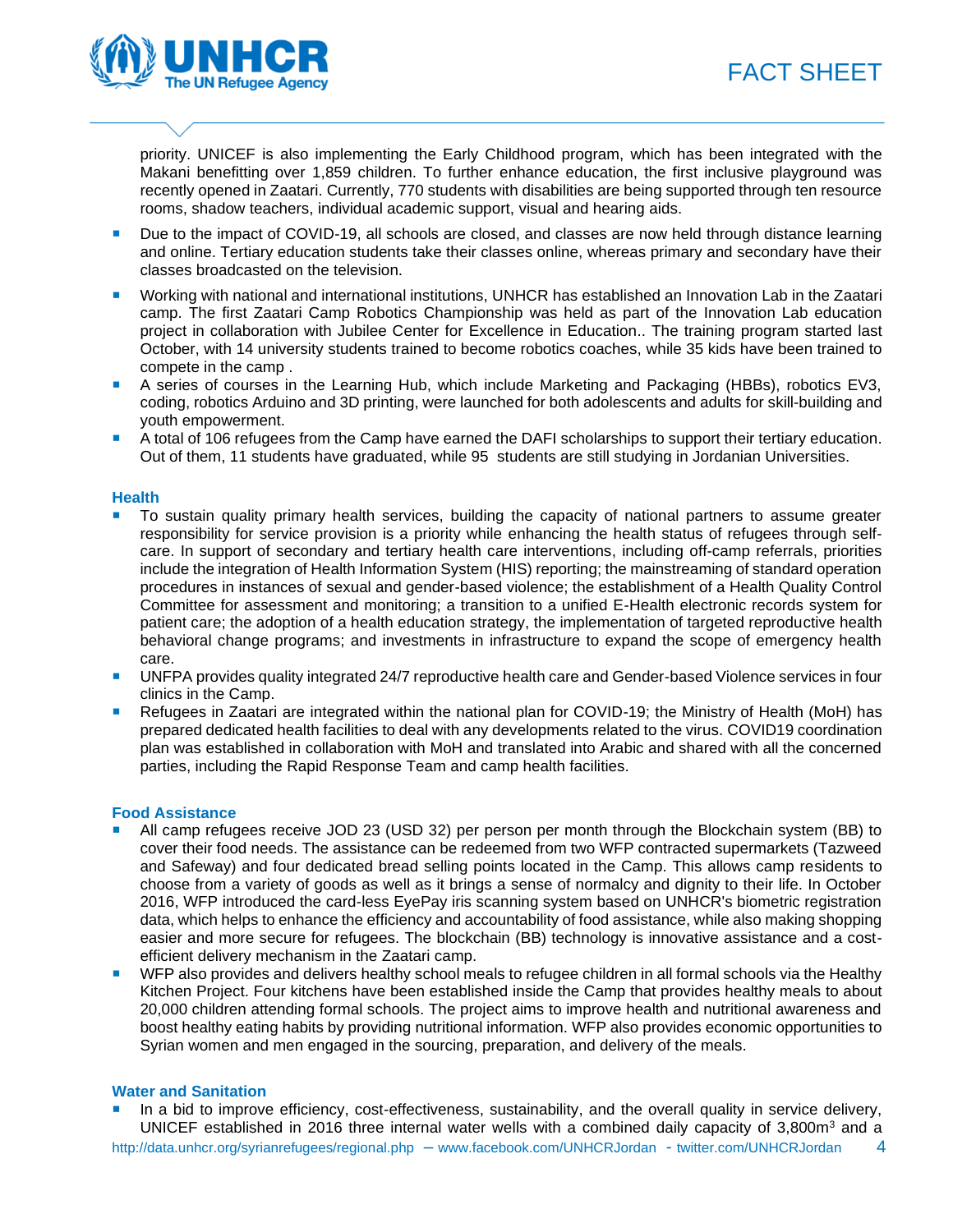



wastewater treatment plant with a capacity of 3,600m<sup>3</sup>/d; to meet the needs of the Camp's population. Also, a piped water supply distribution system has been constructed and is being commissioned. This network will ensure piped water delivery to every household in the Camp, together with a piped sewage network, linking the collection system to the wastewater treatment plant. Besides, solid waste management and communityled low-cost recycling are priorities.

- WASH team is supporting UNICEF in distributing soap per household as part of COVID-19 handwashing awareness. 75,000 are in stock at the camp to be distributed.
- UNICEF has increased water quantity as per COVID-19 Preparedness plan from 35 ml to 45ml up to 50ml during COVID-19 to encourage health and cleanliness during the curfew.

#### **Community Empowerment and Self-Reliance**

- Ensuring access to essential services, including food, household items, and other basic needs remains a necessary component of the assistance. A camp-wide assessment focused on socio-economic vulnerability, which combines livelihoods assessment on household skills, experience, income will be implemented to ensure accurate and complete data on vulnerabilities. In this regard, a phased transition to the selfmanagement of needs through cash assistance is envisaged, together with the current Incentive-Based Volunteering, previously known as Incentive-based Volunteering (IBV), skills-training and communitydevelopment, livelihoods programming to promote prosperity, stability, and peaceful coexistence.
- Since the establishment of the Zaatari Office of Employment (ZOE) in partnership with ILO and the Ministry of Labour, the office provides employment services. It facilitates the issuance of work permits for the Camp's residents. It caters to both women and men job seekers, and one of its many objectives is to advertise job vacancies and training opportunities for camp residents through job fairs, exhibits, and other means. Also, the work permit has facilitated the mobility of the refugees from and to the Camp. ZOE records 13,406 active work permits (77% male, 23% female). Work permit holders now represent approximately 29% of the Zaatari Camp working-age population (18 to 60).
- An important decision by the council of ministers on November 7, 2018, opened the home-based sector to Syrian refugees allowing the possibility to register and operate HBBs and organizations to support them under the refugee component of the Jordan Response Plan (JRP). The government specifically allowed homebased business in all subsectors/categories inside refugee camps, including those otherwise closed for non-Jordanian nationals. An assessment was conducted to understand the potential of home-based incomegeneration in the Camp. The aim is also to endorse more income generation activities in line with livelihood sector guidelines and standards. This guideline focuses on harmonizing the work of various organizations on supporting HBBs in the Zaatari camp. One refugee in Mafraq has been cleared to register her Home-Based Business (HBB), while eight others are in process.
- Almost 30 percent of the camp population are women and girls (ages 12-60); their contribution to the community is significant. UN Women operates two centers – Oasis – to build women's resilience and empowerment through access to multi-sectoral services. The Oases are conceptualized around, securing livelihood opportunities, GBV prevention, protection, and awareness-raising services as well as remedial education, leadership, and civic engagement initiatives for women.
- Made in Zaatari brand items produced by Zaatari camp's refugee entrepreneurs have successfully been delivered online through the Souq Fann e-commerce portal. Up to 20 refugees produce and sell products such as handicrafts, soap, and perfume. The platform enables refugees to sell their products outside of their local communities, includingoutside of Jordan. It has generated income for refugees from orders received online.

In cooperation with Sheffield University, Blumont and women's committee and innovation teams from Zaatari camp, plans and prototypes for locally produced (in camp) Personal Protection Equipment (PPEs) have been discussed and the first steps of design and prototyping is ongoing.

#### **Access to Energy**

- To align with the education learning program on TV for refugees in the camp, UNHCR has increased the hours of electricity to 13 hours/day to refugees' homes to ensure that all children can have access to televised programs during the day and continue with their learning.
- **The electricity provided through Solar Power Plant has eased the living conditions of families in the Camp. It** improved their safety and security while facilitating the storage of food and allowing children longer hours to